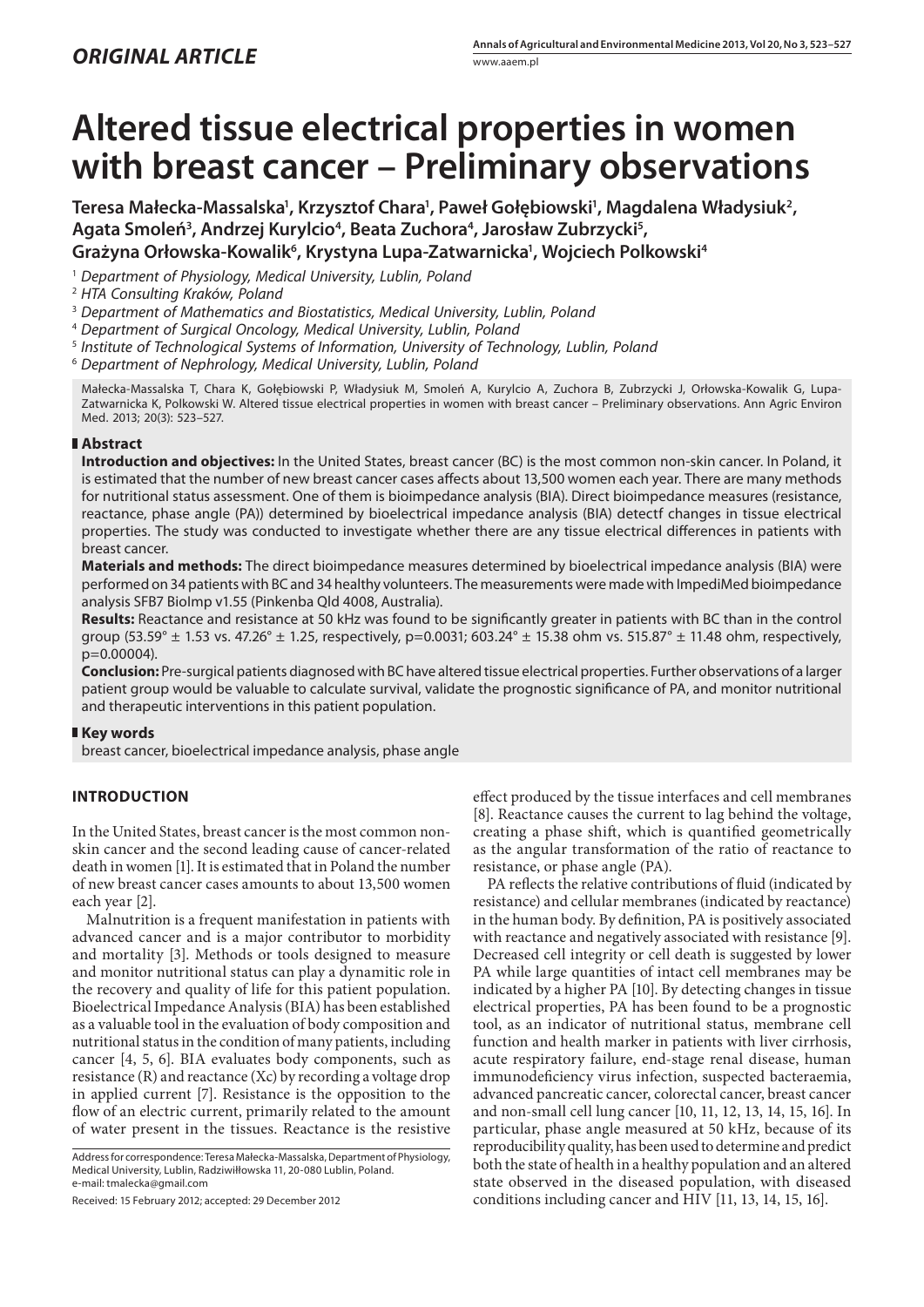Teresa Małecka-Massalska, Krzysztof Chara, Paweł Gołębiowski, Magdalena Władysiuk, Agata Smoleń, Andrzej Kurylcio et al. Altered tissue electrical properties…

**Objective.** The aim of the presented cross-sectional study was to perform bioelectrical impedance analysis to investigate tissue electrical properties in patients diagnosed with BC, prior to surgery. This is the first study to evaluate resistance, reactance and PA among pre-surgical BC patients in Poland.

## **MATERIALS AND METHOD**

**Ethical considerations.**This study was conducted according to the guidelines set out in the Helsinki Declaration, and all procedures involving human subjects/patients were approved by the Research Ethics Committee of the Medical University in Lublin, Poland. All patients gave their written informed consent as a precondition of participation in the study.

**Patients, intervention and outcome measures.** Between October 2009 – May 2010, 62 subjects underwent examination of tissue electrical properties. 34 pre-surgical patients with BC were examined: 34 women between the ages of 31–82. Only patients with a histologically confirmed diagnosis of breast cancer were included in the study. All patients were treated at the Department of Surgical Oncology Department of the Medical University in Lublin.

34 healthy subjects (34 women) from the same region and matched by age and gender were selected as the control group (Tab.1, Tab. 2). The group of patients with BC underwent a baseline nutritional assessment, which included subjective global assessment (SGA) and BIA. The control group underwent a baseline nutritional assessment, which included SGA and BIA. BIA was performed by a medical doctor using ImpediMed bioimpedance analysis SFB7 BioImp v1.55 (Pinkenba Qld 4008, Australia). BIA was performed, after a 10 minute rest period while the patients were lying supine on a bed, with their legs apart and their arms not touching their torso. All evaluations were conducted on the patients' right side by using the 4 surface standard electrode (tetra polar) technique on the hand and foot. R and Xc were measured directly in ohms at 5, 50, 100, 200 kHz. R and Xc values were measured 3 times in each patient, and the mean values were used. PA was obtained from the arc-tangent ratio Xc: R. To transform the result from radians to degrees, the result obtained was multiplied by  $180^{\circ}/\pi$ .

**Table 1.** Baseline characteristics of breast cancer patients and control  $group.<sup>1</sup>$ 

| Characteristic                                                                    | Value (breast cancer<br>patients)                                                                             | Value (control group)                                                                                         |  |
|-----------------------------------------------------------------------------------|---------------------------------------------------------------------------------------------------------------|---------------------------------------------------------------------------------------------------------------|--|
| Gender [n (%)]<br>Female                                                          | 34 (100)                                                                                                      | 34 (100)                                                                                                      |  |
| Prior treatment history<br>$\lceil n \cdot \frac{9}{6} \rceil$<br>Newly diagnosed | 34 (100)                                                                                                      | n/a                                                                                                           |  |
| Subjective Global<br>Assessment (SGA)                                             | Well-nourished 34 (100)<br>Moderately<br>malnourished 0 (0)<br>Severely malnourished<br>0(0)<br>Unknown 0 (0) | Well-nourished 34 (100)<br>Moderately<br>malnourished 0 (0)<br>Severely malnourished<br>0(0)<br>Unknown 0 (0) |  |
| Age at diagnosis (y)                                                              | $53.88 \pm 10.84$ (31-82) <sup>2</sup>                                                                        | $53.79 \pm 10.18(35 - 75)^2$                                                                                  |  |
| Height (cm)                                                                       | $161.48 \pm 7.40$                                                                                             | $157 + 19.12$                                                                                                 |  |
| Weight (kg)                                                                       | $67.94 + 12.56$                                                                                               | $79.07 \pm 23.60$                                                                                             |  |
| BMI kg/m <sup>2</sup>                                                             | $26 + 3.99$                                                                                                   | $29.61 + 7.66$                                                                                                |  |

**Table 1** (Continuation). Baseline characteristics of breast cancer patients and control group.

| Characteristic              | Value (breast cancer<br>patients) | Value (control group) |  |
|-----------------------------|-----------------------------------|-----------------------|--|
| Fat mass (kg)               | $24.39 + 1.33$                    | $25.48 + 2.23$        |  |
| Fat free mass (kg)          | $43.37 + 1.1$                     | $50.59 \pm 1.35$      |  |
| Resistance at 5 kHz (ohm)   | $684.06 \pm 15.83$                | $580.42 \pm 12.71$    |  |
| Reactance at 5 kHz (ohm)    | $28.87 \pm 1.01$                  | $25.6 \pm 0.84$       |  |
| Phase angle at 5 kHz (°)    | $2.42 \pm 0.07$                   | $2.53 \pm 0.07$       |  |
| Resistance at 50 kHz (ohm)  | $603.24 \pm 15.38$                | $515.87 \pm 11.48$    |  |
| Reactance at 50 kHz (ohm)   | $53.59 + 1.53$                    | $47.26 \pm 1.25$      |  |
| Phase angle at 50 kHz (°)   | $5.05 \pm 0.12$                   | $5.25 \pm 0.11$       |  |
| Resistance at 100 kHz (ohm) | $583.02 \pm 14.02$                | $493.62 \pm 10.99$    |  |
| Reactance at 100 kHz (ohm)  | $45.67 \pm 1.35$                  | $40.37 \pm 1.15$      |  |
| Phase angle at 100 kHz (°)  | $4.51 \pm 0.11$                   | $4.32 \pm 0.09$       |  |
| Resistance at 200 kHz (ohm) | $559.95 \pm 13.61$                | $470.48 \pm 10.6$     |  |
| Reactance at 200 kHz (ohm)  | $39.75 + 6.37$                    | $35.38 \pm 1.01$      |  |
| Phase angle at 200 kHz (°)  | $4.17 \pm 0.09$                   | $4.44 \pm 0.41$       |  |

 $\ln$  = 34; <sup>2</sup> $\overline{x}$ ± SD; range in parentheses (all such values).

#### **Table 2.** Patient and tumour characteristics (n = 34).

| <b>Localisation</b>     |                |  |  |  |
|-------------------------|----------------|--|--|--|
| Left Breast             | 18             |  |  |  |
| <b>Right Breast</b>     | 17             |  |  |  |
| Unilateral              | 33             |  |  |  |
| Bilateral               | 1              |  |  |  |
| Neo-adjuvant therapy    |                |  |  |  |
| No                      | 30             |  |  |  |
| Yes                     | 4              |  |  |  |
| <b>Tumour histology</b> |                |  |  |  |
| Intraductal             | 1              |  |  |  |
| Invasive ductal         | 33             |  |  |  |
| Invasive lobular        | 1              |  |  |  |
| <b>TNM</b> staging      |                |  |  |  |
| Pt                      |                |  |  |  |
| pTis                    | $\mathbf{1}$   |  |  |  |
| pT1                     | 23             |  |  |  |
| pT1a                    | 1              |  |  |  |
| pT1b                    | 11             |  |  |  |
| pT1c                    | 11             |  |  |  |
| pT2                     | 11             |  |  |  |
| Pn                      |                |  |  |  |
| pN <sub>0</sub>         | 28             |  |  |  |
| pN0(sn)                 | 27             |  |  |  |
| pN1                     | 7              |  |  |  |
| pM                      |                |  |  |  |
| pM0                     | 34             |  |  |  |
| pM1                     | 0              |  |  |  |
| Hormone receptor status |                |  |  |  |
| $ER+/PR+$               | 25             |  |  |  |
| $ER+/PR-$               | $\overline{2}$ |  |  |  |
| $ER$ -/PR+              | 0              |  |  |  |
| ER-/PR-                 | 8              |  |  |  |
| Grading (G)             |                |  |  |  |
| G1                      | 1              |  |  |  |
| G <sub>2</sub>          | 29             |  |  |  |
| G <sub>3</sub>          | 5              |  |  |  |
| <b>HER 2 status</b>     |                |  |  |  |
| <b>HER 20</b>           | 32             |  |  |  |
| HER $2 + 3$             | 3              |  |  |  |
|                         |                |  |  |  |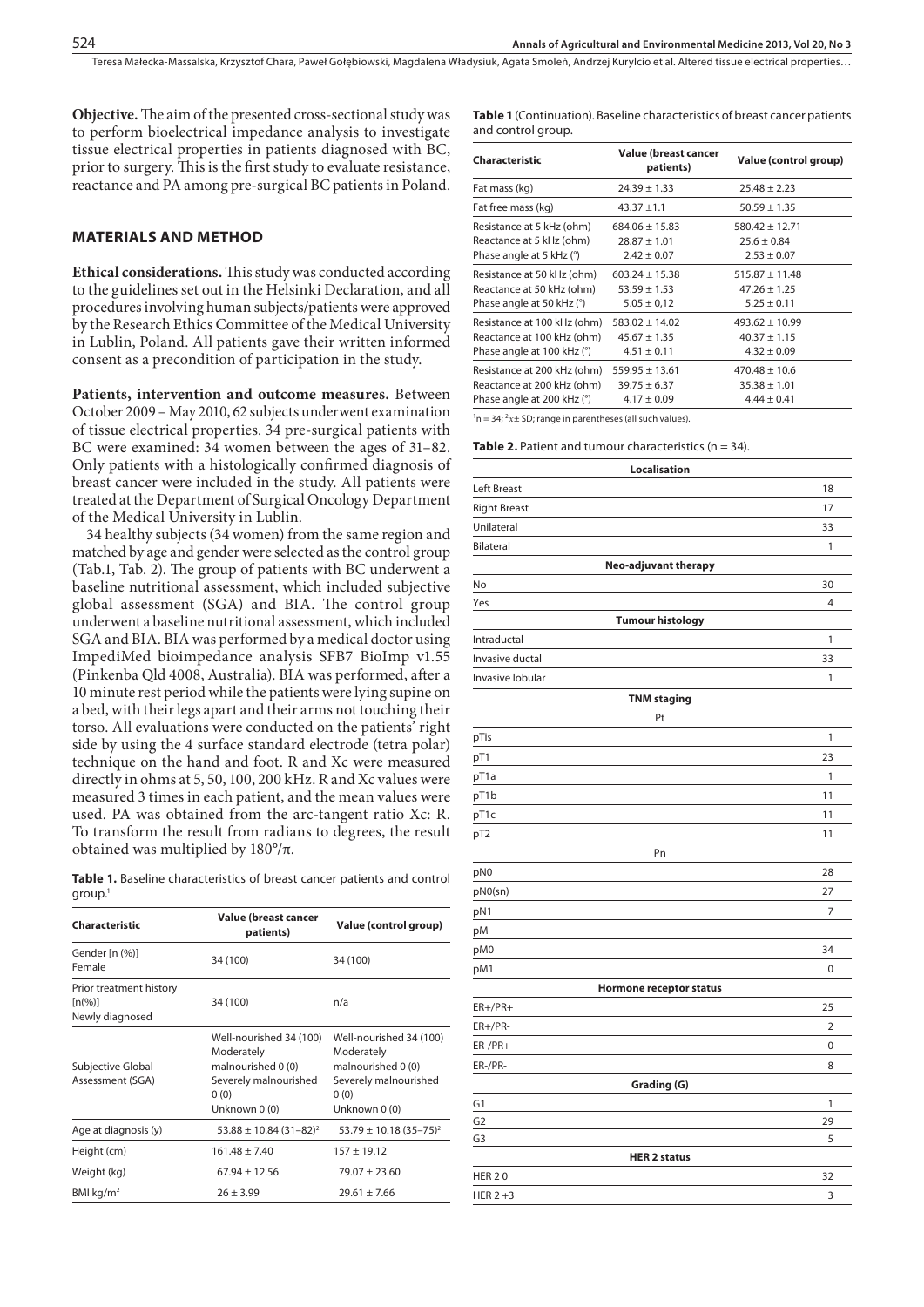Teresa Małecka-Massalska, Krzysztof Chara, Paweł Gołębiowski, Magdalena Władysiuk, Agata Smoleń, Andrzej Kurylcio et al. Altered tissue electrical properties…

**Statistical analysis.** The results are expressed as mean ± SD. The Shapiro-Wilk (S-W) test was used to assess the distribution conformity of examined parameters with a normal distribution; the Fisher (F) test was used to assess variance homogeneity. For group comparisons of metric data the Mann-Whitney-U-test was used. A p value <0.05 was considered statistically significant. Statistical analysis was performed with computer software STATISTICA v.8.0 (StatSoft, Poland).

## **RESULTS**

Multi-frequency analysis of resistance, reactance and phase angle at 5, 50, 100 and 200 kHz, were conducted on the BC patients and control group. Nearly all measures at all frequencies were significantly different between BC patients and the control group, except for phase angle (5 kHz, 50 kHz and 100 kHz) (Tab. 3).

There were some differences observed in several anthropometric measured variables between the studied groups, such as height (161.48  $\pm$  7.40 vs. 157  $\pm$  19.12 cm); weight (67.94  $\pm$  12.56vs. 79.07  $\pm$  23.60 kg); fat mass (26  $\pm$ 3.99 vs. 29.61  $\pm$  7.66 kg); fat free mass (43.37  $\pm$ 1.1 vs. 50.59  $\pm$ 1.35 kg); BMI (26  $\pm$  3.99 vs. 29.61  $\pm$  7.66 kg/m<sup>2</sup>) in BC patients and the control group, respectively. BC patients overall were the same age as the control group. The mean of height of the two groups were also the same. BC patients weighed less, fat mass and fat free mass were all less than the control group. It is unclear whether this is an effect of individual patient variability, or as a result of state of the the disease.

**Table 3.** BIA measurements and calculated values of breast cancer patients and control group.

| Parameter                   | <b>Value (breast</b><br>cancer patients) | Value<br>(control group) | p<         |
|-----------------------------|------------------------------------------|--------------------------|------------|
| N                           | 34                                       | 34                       |            |
| Resistance at 5 kHz (ohm)   | $684.06 \pm 15.83$                       | $580.42 + 12.71$         | 0.000008   |
| Reactance at 5 kHz (ohm)    | $28.87 \pm 1.01$                         | $25.6 \pm 0.84$          | 0.03       |
| Phase angle at 5 kHz (°)    | $2.42 \pm 0.07$                          | $2.53 + 0.07$            | 0.17       |
| Resistance at 50 kHz (ohm)  | $603.24 + 15.38$                         | $515.87 + 11.48$         | 0.00004    |
| Reactance at 50 kHz (ohm)   | $53.59 + 1.53$                           | $47.26 \pm 1.25$         | 0.003      |
| Phase angle at 50 kHz (°)   | $5.05 \pm 0.12$                          | $5.25 + 0.11$            | 0.19       |
| Resistance at 100 kHz (ohm) | $583.02 + 14.02$                         | $493.62 + 10.99$         | < 0.000001 |
| Reactance at 100 kHz (ohm)  | $45.67 \pm 1.35$                         | $40.37 \pm 1.15$         | < 0.000001 |
| Phase angle at 100 kHz (°)  | $4.51 \pm 0.11$                          | $4.32 \pm 0.09$          | < 0.000001 |
| Resistance at 200 kHz (ohm) | $559.95 + 13.61$                         | $470.48 \pm 10.6$        | < 0.000001 |
| Reactance at 200 kHz (ohm)  | $39.75 + 6.37$                           | $35.38 \pm 1.01$         | < 0.000001 |
| Phase angle at 200 kHz (°)  | $4.17 \pm 0.09$                          | $4.44 \pm 0.41$          | 0.07       |

As previously stated, many research studies refer to the great reproducibility of direct bioimpedance measurements (R, X, PA) at 50 kHz. Due to the logic of this reasoning, the results of the presented study are illustrated only for, figures below 50 kHz (Fig. 1–2).

## **DISCUSSION**

Malnutrition is known to be associated with adverse outcomes in cancer patients. In general, patients who have been and/ or are being treated for breast cancer have a compromised nutritional status [17]. BIA has been validated for the



**Figure 1.** Resistance in women with breast cancer and the control group.



**Figure 2.** Reactance in women with breast cancer and the control group.

assessment of body composition and nutritional status in patients with cancer. BIA measures PA which is considered to be a global marker of health. The biological meaning of PA is not well understood. It reflects body cell mass and is one of the best markers of cell membrane function. It has been observed that decreased cell integrity or cell death is marked by lower PA, while large quantities of intact cell membranes are marked by higher PA. PA, by definition, is positively associated with reactance and negatively associated with resistance. Bosy-Westphal et al*.* [18] emphasizes that age, gender and body mass index (BMI) are the key determinants of phase angle values.

During the past decade, several studies have investigated the role of PA as a prognostic tool and indicator of nutritional status and cell membrane function in various disease conditions, including cancer. The prognostic role of PA in cancer patients is most evident in the relationship between survival and PA value. Barbosa-Silva et al. [8] stated that PA seems to be the best indicator of cell membrane function as related to the ratio between extracellular and intracellular water. The importance of PA values has been demonstrated with a variety of diseased states. In patients with liver cirrhosis, PA equal to or less than 5.4° was associated with shorter survival, in comparison to PA greater than 5.4 [10]. Ott et al*.* [11] observed that PA value of less than 5.3° was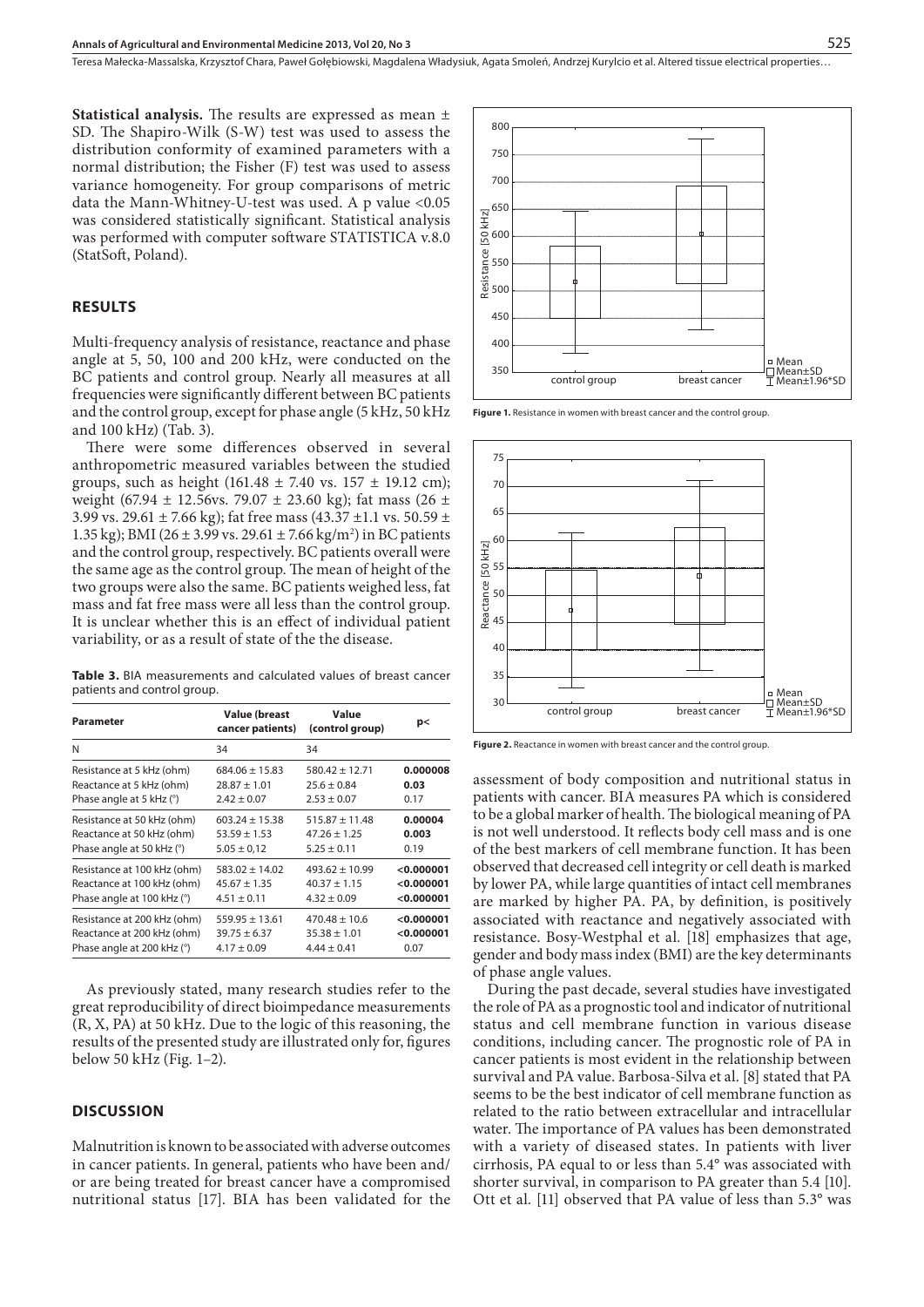considered to be the most important single predictor of survival, while Schwenk et al*.* [12] pointed out that PA values could be used as a marker of malnutrition in HIV-infected patients. In patients diagnosed with stage IV pancreatic cancer, PA above the median cut-off of 5° was associated with improved survival [13]. In a study of Gupta et al. [14] it was observed that PA values in patients with stage IV colorectal cancer, those above the median cut-off of 5.6° was associated with better survival. Gupta et al. [16] also reported that advanced lung cancer patients with a mean PA value of less than or equal to 4.5 degrees had a significantly shorter survival than those with a PA greater than 4.5 degrees. The presented study was undertaken to investigate whether the BIA-derived phase angle could predict survival in breast cancer.

Previous studies, such as a study by Gupta et al. [15], were conducted on a case series of 259 histologically-confirmed breast cancer patients. It demonstrated that the phase angle is a strong predictor of survival in breast cancer after controlling the effects of the stage at diagnosis, and prior treatment history. Limitations of the presented study relate to the BIA technique and retrospective study design, and because of its retrospective nature relies on data not primarily meant for research.

In BC patient group in the presented study, PA was 5.05° and this value was not statistically significantly lower (p=0.13) than in the control group  $(5.05 \pm 0.12 \text{ vs. } 5.25 \pm 1.01)$ 0.11, respectively). Surprisingly, reactance at 50 kHz was found to be significantly (p=0.0031) greater in patients with BC than in the control group  $(53.59^\circ \pm 1.53 \text{ vs. } 47.26^\circ \pm 1.25,$ respectively) – reactance is the resistive effect produced by the tissue interfaces and cell membranes [8]. By definition, PA is positively associated with reactance and negatively associated with resistance [9]. This could mean that the cell membrane was in a better condition in the BC population than in the control group. However, the SGA results of the presented study indicate that 100% (Tab. 1) of this group was well nourished. On that point, all available information on PA, the BIA was compatible with the nutritional assessment of the cancer patients.

Resistance was significantly  $(p=0.00004)$  greater in patients with BC than in the control group (603.24 $\degree$  ± 15.38 ohm vs.  $515.87^\circ \pm 11.48$  ohm, respectively). As may be recalled, resistance is the restriction of the flow of an electric current, primarily related to the amount of water present in the tissues. In the presented small study population of BC patients, it was observed that there was a smaller distribution of water between the extra- and intra-cellular compartments, and that in these patients there was a greater resistance of the electric current due to the smaller distribution of water in.

In healthy populations, there are considerable differences between phase angle reference values. Kyle et al*.* [19] found that in a Swiss population, PA values were higher in males than in females. Barbosa-Silva et al. [20] also demonstrated the difference of PA reference values between genders. Since the variability of reference PA values in different populations is known, establishing one for the Polish population would be useful. The lack of established PA reference values for the Polish population, and the observed variability of national PA values, may be one limitation of the presented study.

To the best of our knowledge, this is the first study to evaluate resistance, reactance and PA among pre-surgical BC patients. The study was largely restricted to newly-

diagnosed patients (only 4 patients had previous treatment history). The results observed provide valuable information on the nutritional status of the patient prior to surgery. In the opinion of the authors of the presented study, further research with a larger sample size could support the presented results, provide an avenue for early nutritional intervention and corrective nutritional replacement, ultimately combined with oncology intervention leading to increased survival, in this patient population. Clinical relevance of this information will be to provide in the future by cut-off percentiles of bioelelctrical phase angle which might be predictable in functionality, quality of life, and mortality in patients. However, this requires a larger group of patients.

Evaluating resistance, reactance and PA among presurgical BC patients can provide a quick, simple and reproducibly means to determine nutritional status. This quick assessment in nutritional status of the patient can allow for early corrective intervention.

## **CONCLUSION**

Pre-surgical patients diagnosed with BC have altered tissue electrical properties. Reactance and resistance at 50 kHz was found to be significantly greater in patients with BC than in the control group. Phase angle (PA) measured during the study, at 50 kHz was found to be not statistically significant. Further observations of a larger patient group would be valuable to calculate survival, validate the prognostic significance of PA, and monitor nutritional and therapeutic interventions in this patient population.

## **REFERENCES**

- 1. Parkin DM, Bray F, Ferlay J, Pisani P. Global cancer statistics. 2002. CA Cancer J Clin. 2005; 55: 74–108.
- 2. Wojciechowska U, Didkowska J, Zatonski W. Nowotwory zlosliwe w Polsce w 2006 roku. Centrum Onkologii- Instytut, Warszawa, 2008 (in Polish).
- 3. Sarhill N, Mahmoud FA, Christie R, Tahir A. Assessment of nutritional status and fluid deficits in advanced cancer. Am J Hosp Palliat Care 2003; 20: 465–473.
- 4. Desport JC, Preux PM, Bouteloup-Demange C, Clavelou P, Beaufrère B, Bonnet C, Couratier PP. Validation of bioelectrical impedance analysis in patients with amyotrophic lateral sclerosis. Am J Clin Nutr. 2003; 77: 1179–1185.
- 5. Pencharz PB, Azcue M. Use of bioelectrical impedance analysis measurements in the clinical management of malnutrition. Am J Clin Nutr. 1996; 64: 485S-488S.
- 6. Simons JP, Schols AM, Westerterp KR, ten Velde GP, Wouters EF. The use of bioelectrical impedance analysis to predict total body water in patients with cancer cahexia. Am J Clin Nutr. 1995; 61: 741–745.
- 7. Zarowitz BJ, Pilla AM. Bioelectrical impedance in clinical practice. DICP, Ann Pharmacother. 1989; 23: 548–555.
- 8. Barbosa-Silva MC, Barros AJ. Bioelectrical impedance analysis in clinical practice: a new perspective on its use beyond body composition equations. Curr Opin Clin Nutr Metab Care. 2005; 8: 311–317.
- 9. Baumgartner RN, Chumlea WC, Roche AF. Bioelectric impedance phase angle and body composition. Am J Clin Nutr. 1988; 48: 16–23.
- 10. Selberg O, Selberg D. Norms and correlates of bioimpedance phase angle in healthy human subjects, hospitalized patients, and patients with liver cirrhosis. Eur J Appl Physiol. 2002; 86: 509–516.
- 11. Ott M, Fischer H, Polat H,Helm EB, Frenz M, Caspary WF, Lembcke B. Bioelectrical impedance analysis as a predictor of survival in patients with human immunodeficiency virus infection. J Acquir Immune Defic Syndr Hum Retrovirol. 2005; 9: 20–25.
- 12. Schwenk A, Ward LC, Elia M, Scott GM. Bioelectrical impedance analysis predicts outcome in patients with suspected bacteremia. Infection. 1998; 26: 277–282.